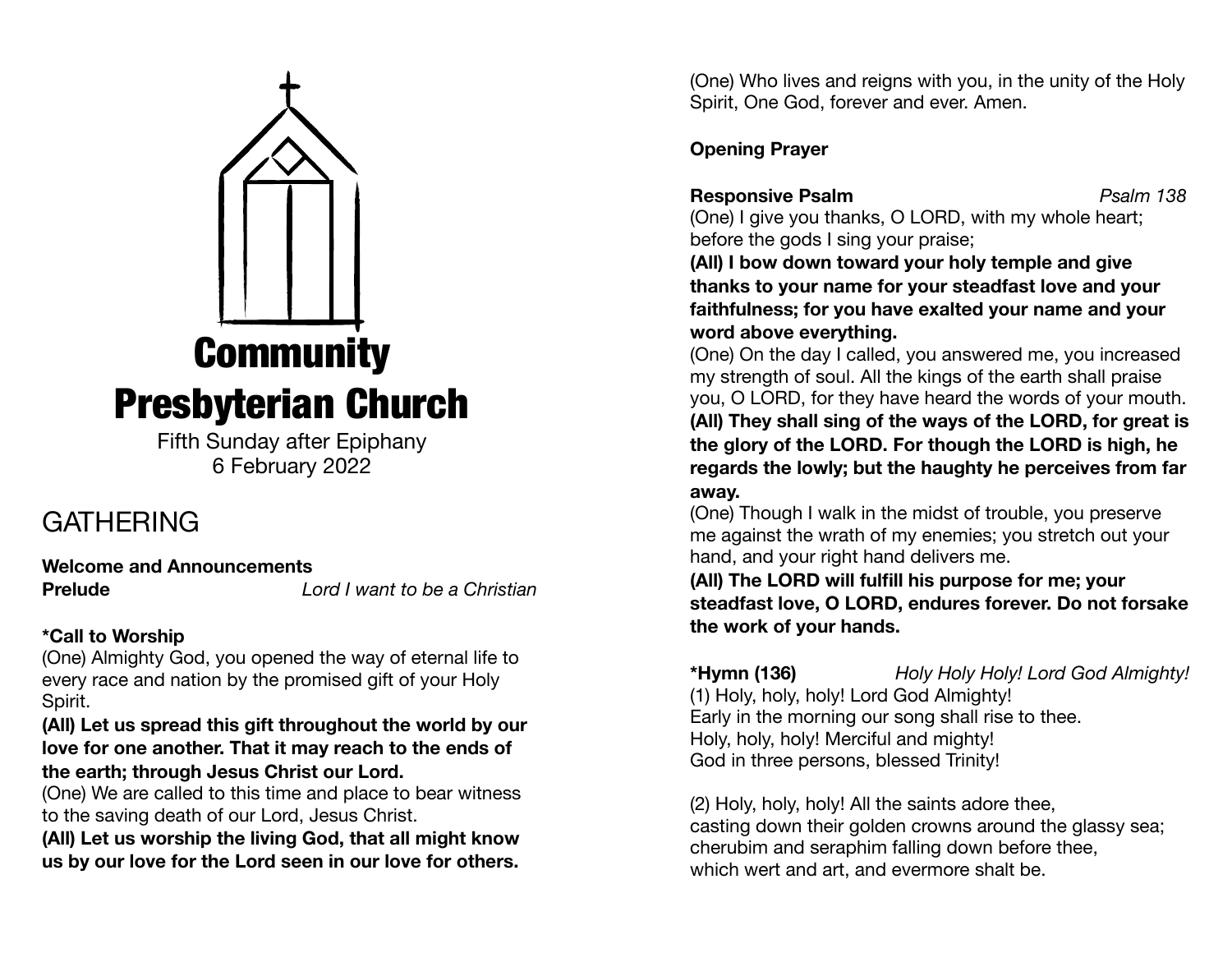(3) Holy, holy, holy! though the darkness hide thee, though the eye made blind by sin thy glory may not see, only thou art holy; there is none beside thee, perfect in power, in love and purity.

(4) Holy, holy, holy! Lord God Almighty! All thy works shall praise thy name, in earth, & sky, & sea; Holy, holy, holy! Merciful and mighty! God in three persons, blessed Trinity!

## **Prayer of Confession**

(All) Have mercy upon us, O God, according to your steadfast love; according to your abundant mercies, blot out our transgressions. Wash us thoroughly from our iniquity, and cleanse us from our sin. For we know our transgressions, and our sin is ever before us. Create in us a clean heart, O God, and put a new and right spirit within us. Cast us not away from your presence, and take not your Holy Spirit from us. Restore to us the joy of your salvation, and uphold us with a willing spirit. In Jesus name, Amen.

## **Assurance of Pardon Response** *Hear Our Prayer O'Lord*

*Hear our prayer, O Lord, hear our prayer, O Lord; incline thine ear to us, and grant us thy peace.* 

# PROCLAMATION

**Old Testament Reading** *Isaiah 6:1-8* **New Testament Reading** *1 Corinthians 15:1-11*  **Gospel Reading** *Luke 5:1-11* 

**Sermon** 

(1) I, the Lord of sea and sky I have heard my people cry. All who dwell in dark and sin, my hand will save. I, who made the stars of night, I will make their darkness bright. Who will bear my light to them? Whom shall I send?

## *Refrain:*

Here I am, Lord. Is it I, Lord? I have heard You calling in the night. I will go, Lord, if You lead me. I will hold Your people in my heart.

(2) I, the Lord of snow and rain, I have borne my people's pain. I have wept for love of them, they turn away. I will break their hearts of stone, give them hearts for love alone. I will speak my Word to them. Whom shall I send?

(3) I, the Lord of wind and flame, I will tend the poor and lame. I will set a feast for them, my hand will save. Finest bread I will provide, 'til their hearts be satisfied I will give my life to them. Whom shall I send?

# EUCHARIST

## **Welcome to the Table**

**Prayer of Taizé** *Let All Who are Thirsty Come* 

Let all who are thirsty come, Let all who wish receive the water of life, freely, Amen, Come Lord Jesus. Amen, Come Lord Jesus.

## **Words of Institution**

*\****Hymn (559)** *Here I Am, Lord*